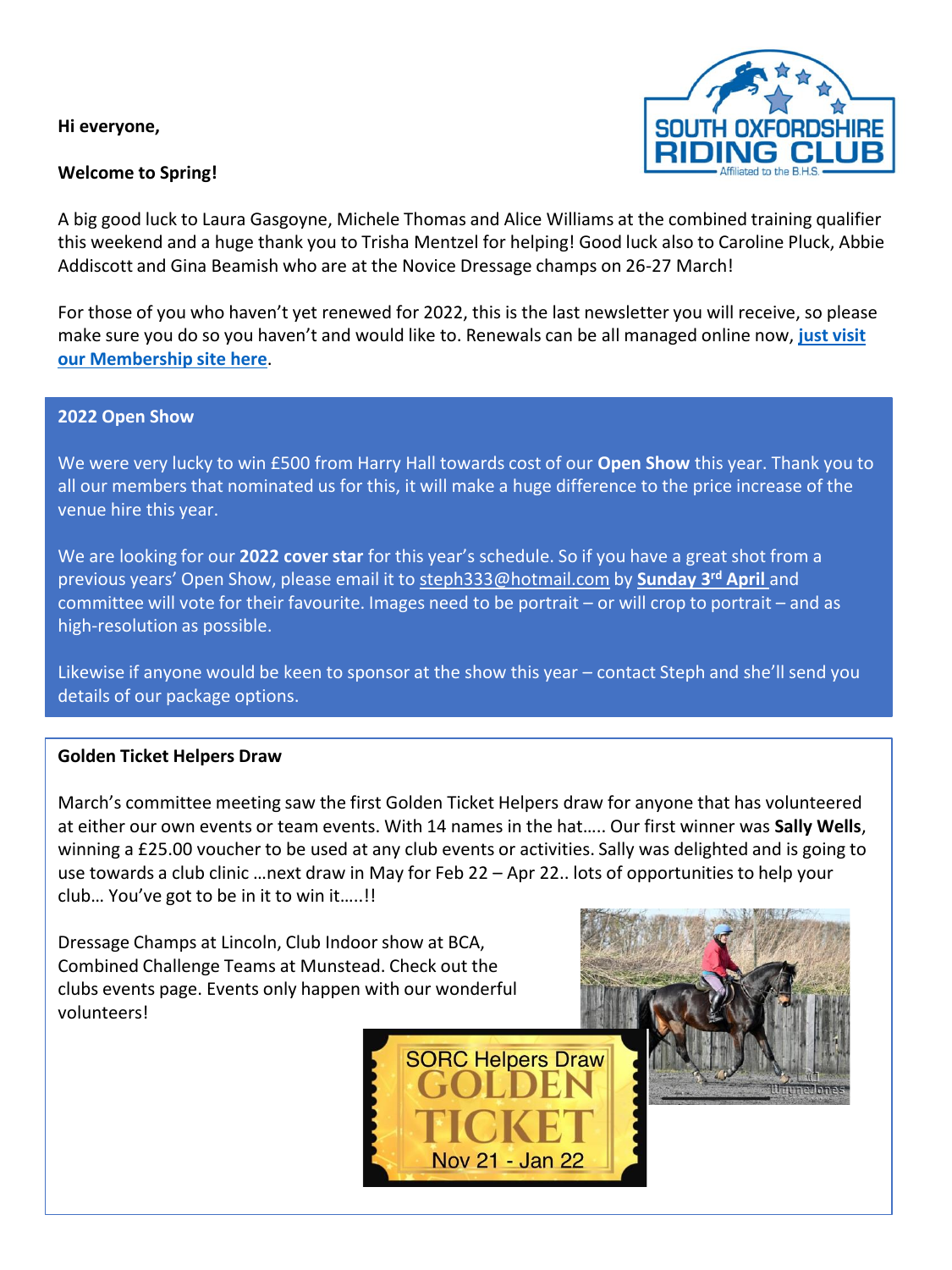## **Indoor Showing Show - Sunday 10th April - BCA**

The schedule for our Showing Show at BCA is now live – **see attached PDF!**

All classes will be held in the 60x36m Indoor Arena and the warm-up in the 60x40m Outdoor arena.

This event is a qualifier for the Sunshine Tour Champs 2022!

This event is **open to all** and entries can only be made online in advance – hit the button and get entering!

With a vast range of in-hand and ridden classes for all types of horses and ponies!

[ENTER NOW](https://www.myridinglife.com/eventdetails.aspx?id=370290)



#### **Summer SORC Camp at Bucklebury Equestrian, 3rd – 5 th June**

Come and join us at our wonderful Summer camp, held again at the lovely Bucklebury Equestrian on 3rd-5th June. Use the link below to secure your place and send the attached booking form to [sorc.training1@gmail.com](mailto:sorc.training1@gmail.com)

We run two lessons per day, including flat, pole & grid work, course jumping and cross country with Helen Cranfield and Rae Gatland-Hanlon.

To look at the lovely facilities at Bucklebury please visit their website [www.buckleburyequestrian.com](http://www.buckleburyequestrian.com/?fbclid=IwAR2J5KK1XtdZSGjhKp__9qdguSXV0QsT7jhZ4ZGM8F8NRiab4TPue8fYzYE)

We will have a guest speaker on the Saturday night whilst we enjoy dinner at the local pub – the Bull Inn, which is just a short drive up the road. Friday night's catering TBC.

#### **Cost**

£155pp members, £175 non-members. A £50 deposit will need to be payable to secure your space and the balance of £105 or £125 (non-mem) to be paid by 31st May. The deposit is non-refundable if your space cannot be filled. £15 for non-riders to attend to allow for catering. No refunds on full camp without a vet or doctors certificate or the space can filled.

## [SECURE YOUR PLACE](https://l.facebook.com/l.php?u=https%3A%2F%2Fwww.myridinglife.com%2Feventdetails.aspx%3Fid%3D376187%26fbclid%3DIwAR0KY7Jyx5Oi0qo3bC_OXUgzsfQQTOoIOJK0bebn5ndqpgXDakVoPjbmdiw&h=AT3U_IEHRXvpfxKRb79-YIX3ux3c7m83Kd5n7HK-5X_FF3wgIw4ogq5ULeCwk2rsU8JyZ0S-H_2ORUeYlCDRBjsN-hVS_u251wWM9G0oEpYY6OJLdASoWK1Z2VgO7VSNoA&__tn__=q&c%5b0%5d=AT3eG4tlIWXktkSi4D7pzd-CZZ4Xi5ini8rCg0kUBtvMbreBTNPVYtrz-FgpsUmJ8WYU4YqAJ9ZRDcap65qRGLWYrWP8noBYaQDzJJX37fzHZAoBWmvMBBspbJB7tw7M_tQ)









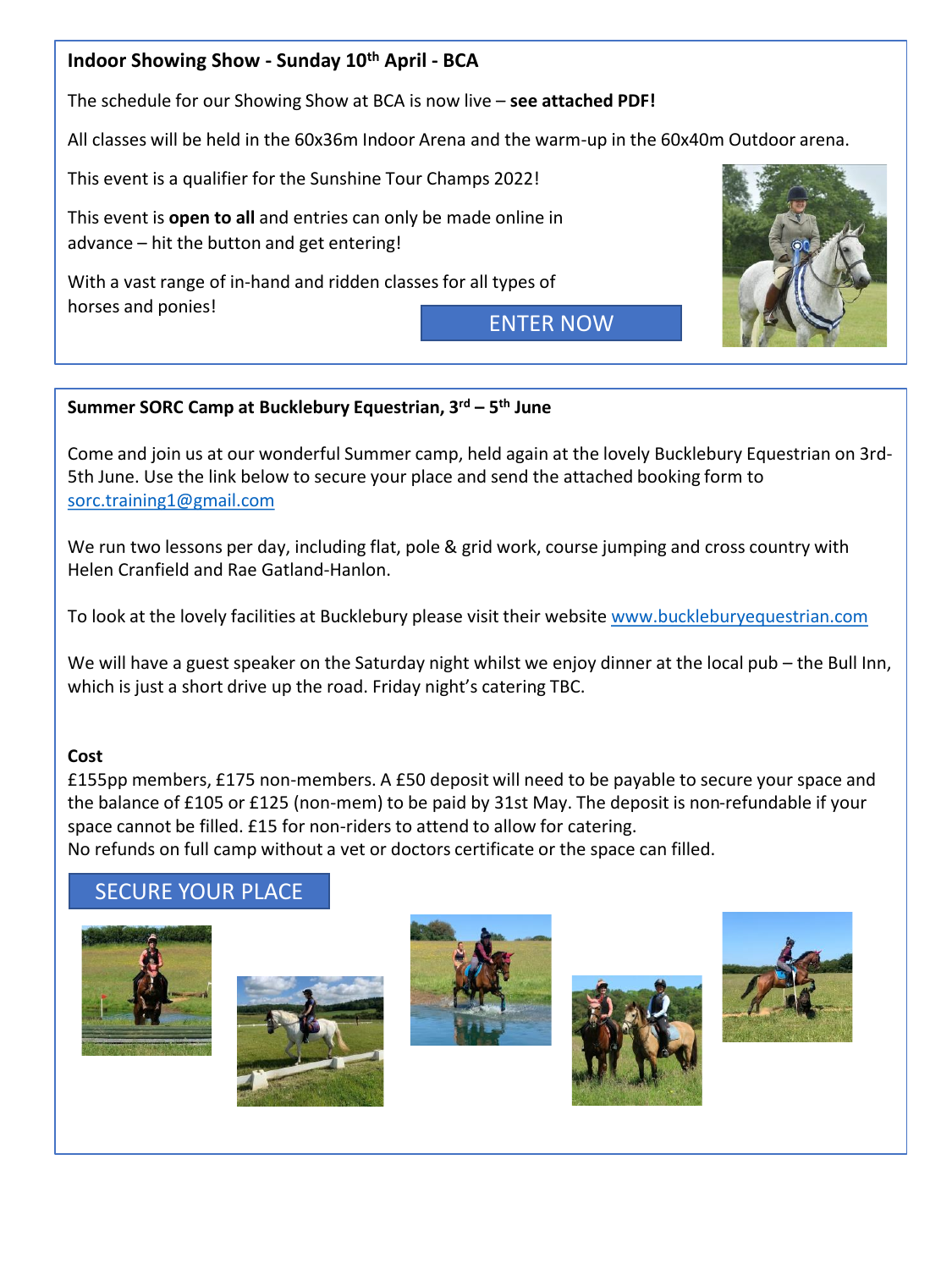## **Winter Show Jumping Qualifier – BCA Sunday 27th Feb**

SORC Teams were out in force at the recent SJ qualifiers at BCA!

It was so lovely to have so many new members amongst us competing for the club! The 70 team had three newbies who hadn't ever taken part in Teams before – Molly Lee was one of them: *"It was an absolutely fab day! So well organised and everyone was so lovely and helpful! I've never been to an SJ event before let alone a team qualifier and I would do it all over again in a heartbeat! Everyone in the team was so supportive of each other and it made it a truly fab day out."*

A huge well done to all who took part – our two 70 teams came  $2^{nd}$ and  $3^{rd}$  and our 100 team came 4th – Elle Thomson (individual  $1^{st}$  in the 70cm), Sarah Terry, Janice Bryson, Gina Beamish, Emma Keedwell (individual 6th in 70cm), Vicky Irwin, Molly Lee, Lucy Lee, Laura Gascoyne, Alice Williams, Mollie Fraser, Louisa Donovan (individual



### **Upcoming Training & Events**

Lots of dates at the ready for training over the comings months  $\odot$ 

We are due to set some new dates for dressage test riding clinics and this year's upcoming camps! So keep an eye on the website, newsletters and Facebook as we move forward!

- Sunday  $3^{rd}$  April XC Clinic with Nicole Biggs Chiltern XC
- Sunday  $10^{th}$  April SORC Indoor Showing Show BCA
- Monday  $18<sup>th</sup>$  April Easter Arena Eventing with Helen Cranfield BCA
- Sunday 24th April Pole & Jump Clinic with Rae Gatland Hanlon Pyatt's Farm
- Sunday 8th May Gridwork with Nicole Biggs Pyatt's Farm
- Sunday 22<sup>nd</sup> May Pole & Jump Clinic with Rae Gatland Hanlon Pyatt's Farm
- Sunday 19th June SORC Open Show Hambleden Show Ground
- Sunday 3rd July Pole & Jump Clinic with Rae Gatland Hanlon Pyatt's Farm
- Sunday 24<sup>th</sup> July Gridwork with Nicole Biggs Stacey Equestrian (Rosehill)

# **[Visit our website to find out more & enter](https://www.sorc.biz/events-1)** [FIND OUT MORE](https://www.sorc.biz/events-1)